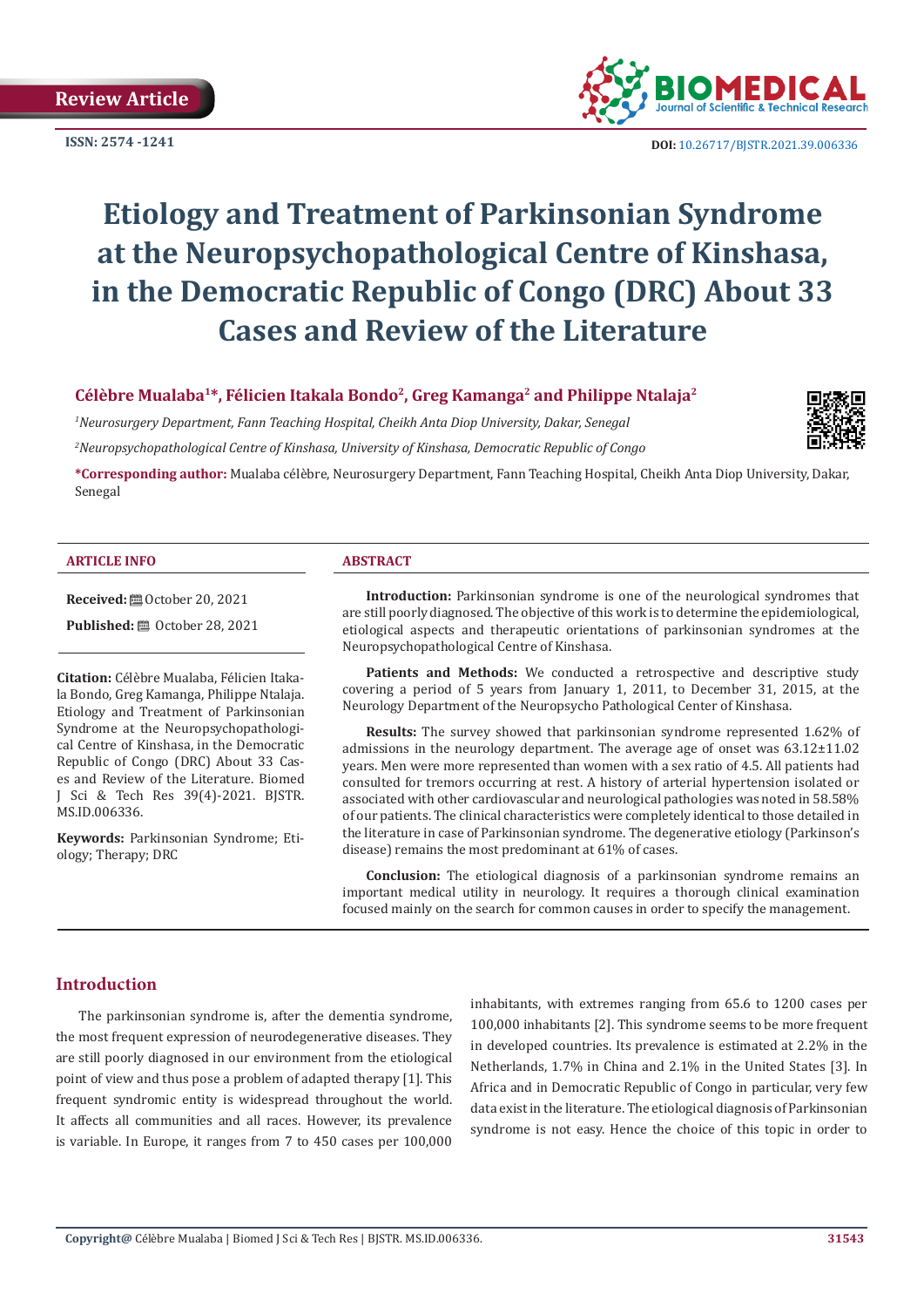raise the awareness of clinicians on the different etiologies of this syndrome and the diagnostic procedure to use in order to promote adequate therapeutic orientations.

#### **Patients and Methods**

This was a retrospective study done at the Neuro-Psycho Pathological Centre of the University of Kinshasa, on patients followed for parkinsonian syndrome at the neurology department during 5-years from January 2011 to December 2015.Were included in this study all patients without distinction of age, sex, and origin in the city of Kinshasa, admitted to the neurology department of the NeuropsychoPathological Centre and presenting with parkinsonian syndrome. We used registration registers and patient consultation forms to collect the necessary data. This survey was carried out using a data collection form. The parameters of interest in the study were: Socio-demographic characteristics: (Sex, age), Clinical data: (reasons for consultation, personal history focusing on the search for arterial hypertension, stroke, drug use e.g., heroin addicts, cranioencephalic trauma, taking neuroleptics, stay in an endemic area for sleeping sickness). Clinical data (resting tremor, akinesia, hypertonia). Para clinical data: Biology (white blood cell count; leukocyte formula; sedimentation rate; CRP; immunoglobulin rate including IgG and IgM; lumbar puncture, hepatic transaminases); Morphological imaging such as brain CT scan and MRI (brain magnetic resonance) The diagnosis of the etiology of the parkinsonian syndrome after the realization of a confirmatory paraclinical. The collected data was analyzed using descriptive statistics with the help of Epi-info and EXCEL 2016 software.

# **Results**

During our study period, we had a sample of 2034 patients admitted to the neurology department, of which only 33 presented with an extra pyramidal syndrome of the parkinsonian type, i.e., an incidence of 1.62%. The sex most concerned was male with 81.82%. The annual incidence varied between 15.15% and 21.21% with a high peak in 2013, i.e., 27.27%. The age most concerned was that of subjects over 50 years with 84.85% and the average age was 63.12±11.019 years and with extremes of age from 35 to 80 years. High blood pressure isolated or associated with neurological pathologies was predominant with 78.95%. The 100% of patients complain about tremors. The dominant symptoms (tremors) were mostly of progressive onset (69.70%), with a predominance of tremors occurring at rest (96.97%), and hypomimia was predominant (72.73%). Almost of patients had a fixed attitude (90.91%). Akinesia predominated in ¾ of cases (72.73%).84.85% of cases presented a plastic hypertonia. The state of consciousness was normal in 84.85% of cases. Complementary examinations were made of 100% normal inflammatory and Blood workup, Liver function Normal in 96.70%, Kidney function Normal

in 88.89%, Blood Ionogram Normal in 96.3O%, Cerebral CT-Scan Normal in 57.58%, EEG was Physiological in 87.88%. The etiologies were multiple. However, degenerative etiologies were predominant  $(61\%)$ .

# **Discussion**

For 5 years, 2035 patients were admitted to the department of neurology of which 33 cases had presented an extrapyramidal syndrome of the Parkinsonian type (i.e., an incidence of 1.62%). The author [4] in 2013 observed at the University Clinics GABRIEL TOURE in Mali, 60 cases of Parkinson's syndrome for 1 year or an incidence of 1.79% for a sample 3342. The difference in incidence in these two series lies in the fact that the study environment of [5] would be more frequented than ours and the accessibility to care of patients in his series played a great role. This incidence of 1.62% found in our series means that Parkinson's syndrome is still under-diagnosed in the Neurology Department of the Neuropsychopathological Centre of Kinshasa. The male sex constitutes the most affected gender with a sex ratio of 4.5 in our series, same thing also reported exactly by [6], having found during his study a sex ratio of 1.72, in favor of the male sex. This male predominance can be explained by the fact that men would be more exposed to different risk factors (toxins, infections) precipitating a degeneration of the basal ganglia or leading to the disruption of their functions responsible for extrapyramidal manifestations such as the parkinsonian syndrome.

The human brain in general and the basal ganglia in particular undergoes a physiological degeneration of which age is the main factor and the starting point of the extra-pyramidal damage responsible for the extrapyramidal manifestations of parkinsonian type. The age of our patients ranged from 35 to 80 years with an average of 63.12±11.02 years. Patients over 50 years of age were the most interested with 84.85% of cases overall. Our results were similar to those of [7] who observed in his study that patients over 50 years were the most exposed to make the parkinsonian syndrome or 83.3%. The fragility of the senile population to contract at the slightest exposure various affections (TBC, AIDS,) able to entrainer also an extrapyramidal attack remains another reason of presentation of the parkinsonian syndrome at advanced age. The history of the patients plays an important role in the diagnostic and etiological study of the parkinsonian syndrome. In our study, 58.58% of our patients had pathological history among which the history of isolated high blood pressure represented 21.21%; 9.1% history of high blood pressure associated with cranioencephalic trauma; 6.06% hypertensive having made the stroke;6.06% were known diabetic hypertensives; 3.03% were diabetic hypertensives with a history of head injury, 3.03% of isolated stroke; 3.03% diabetics with no other pathological history and finally 6.06% of patients